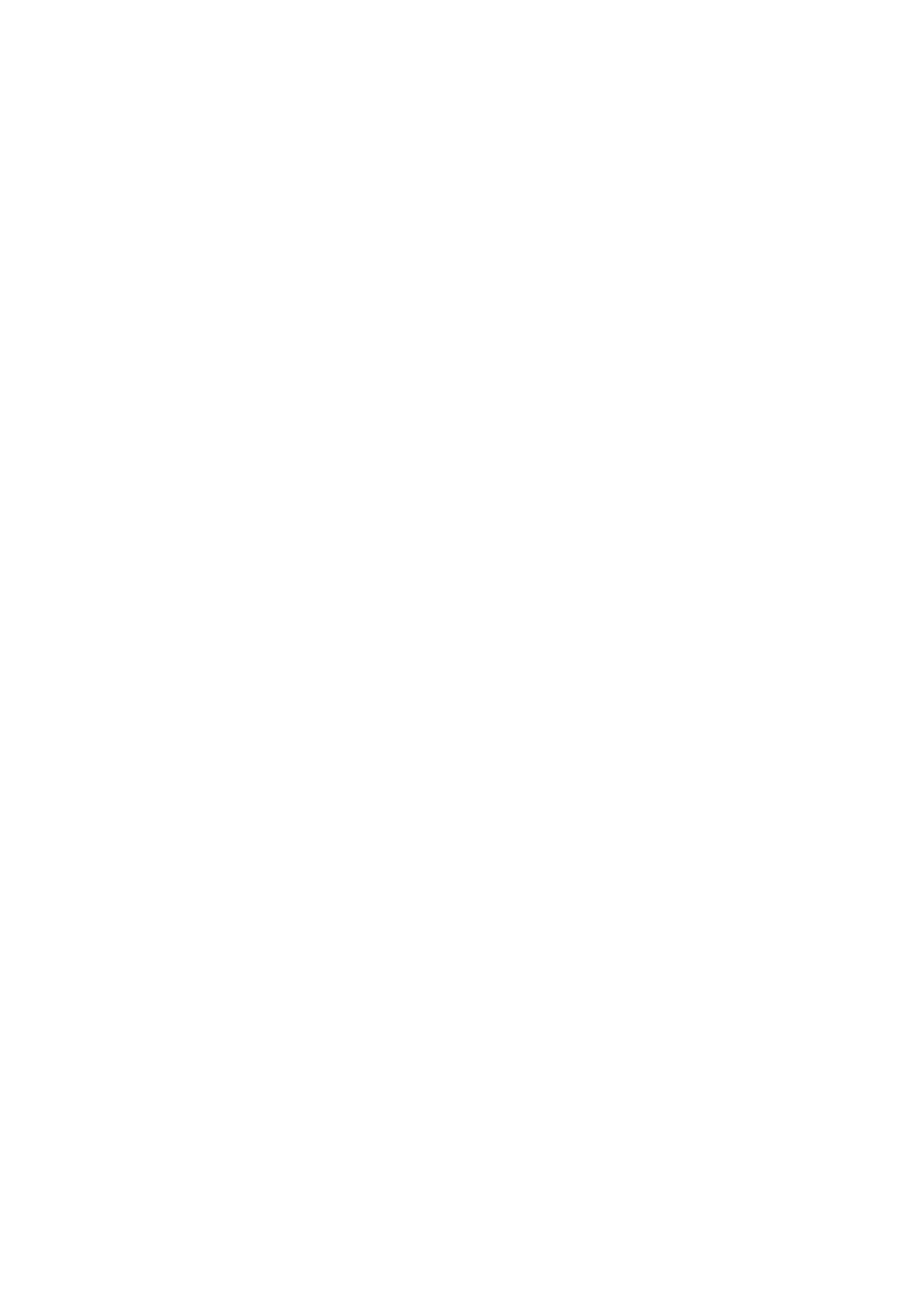## **.TABLET OF CONTENTS**

#### SOUND LEVEL

## TITLE

| 2. INFORMATION FOR SAFETY3 |  |
|----------------------------|--|
|                            |  |
|                            |  |
|                            |  |
| 6. OPERATING INSTRUCTION12 |  |
|                            |  |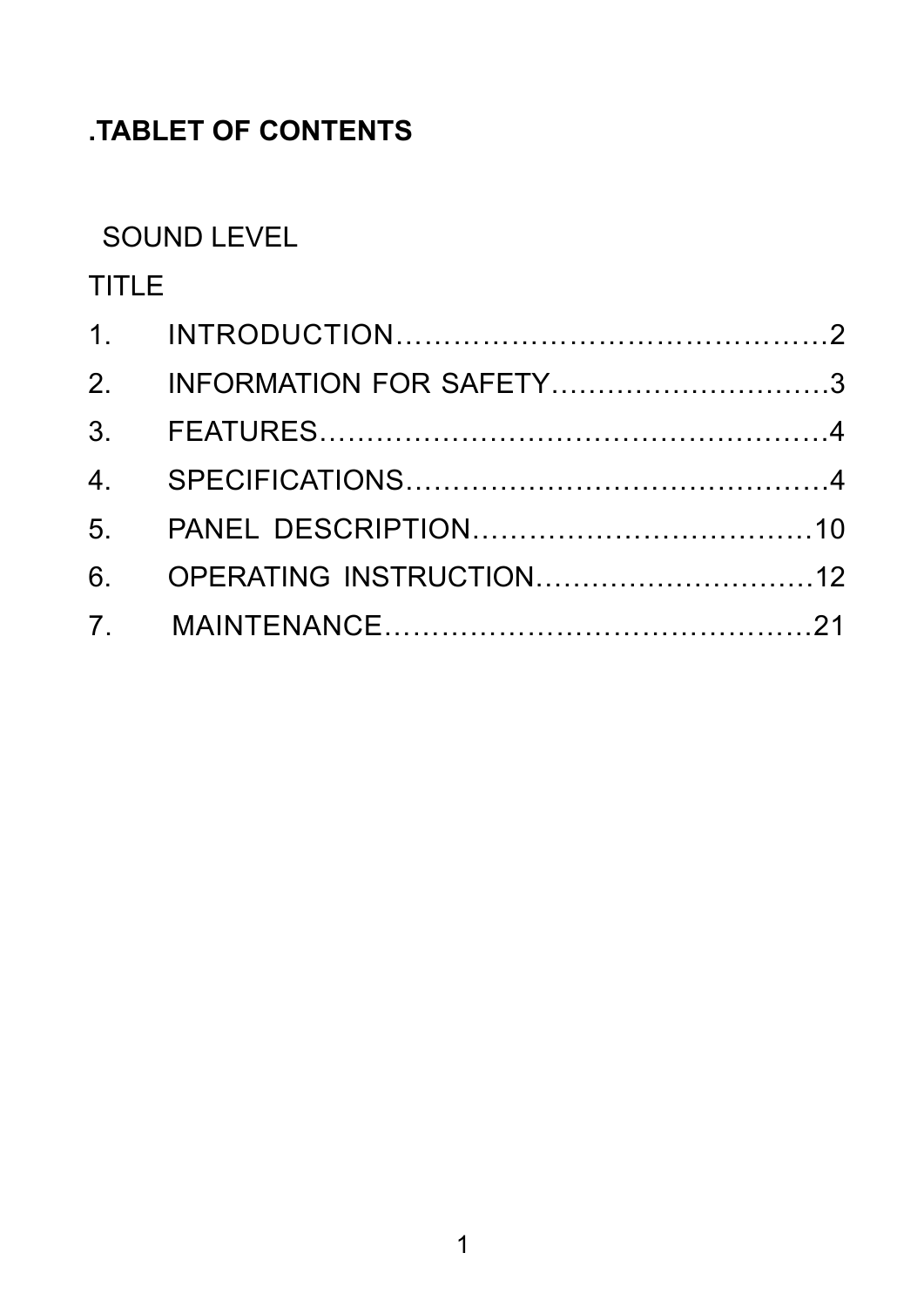## **1. INTRODUCTION**

The 6 in 1 digital multi-tester has been designed to combine the functions of Sound Level Meter, Light Meter, Humidity Meter, Temperature Meter Non-contact AC Voltage Test Meter and Digital Multimeter.

It is an ideal multi-function Instrument with scores of practical applications for professional and home use.

The Sound Level function can be used to measure noise in factories, schools, offices, airports, home, etc., checking acoustics of studios, auditoriums and hi-fi installations.

The Light function is used to measure illuminance in the field. It is fully cosine corrected for the angular incidence of light. The light sensitive component used in the meter is a very Stable, long life silicon diode.

The Temperature is for use a semiconductor sensor and K type thermocouple. This operations manual contains general information and specification.

The digital Multimeter performs AC/DC Voltage, AC/DC Current, Resistance measurement and Audible Continuity, Diode, Temperature test.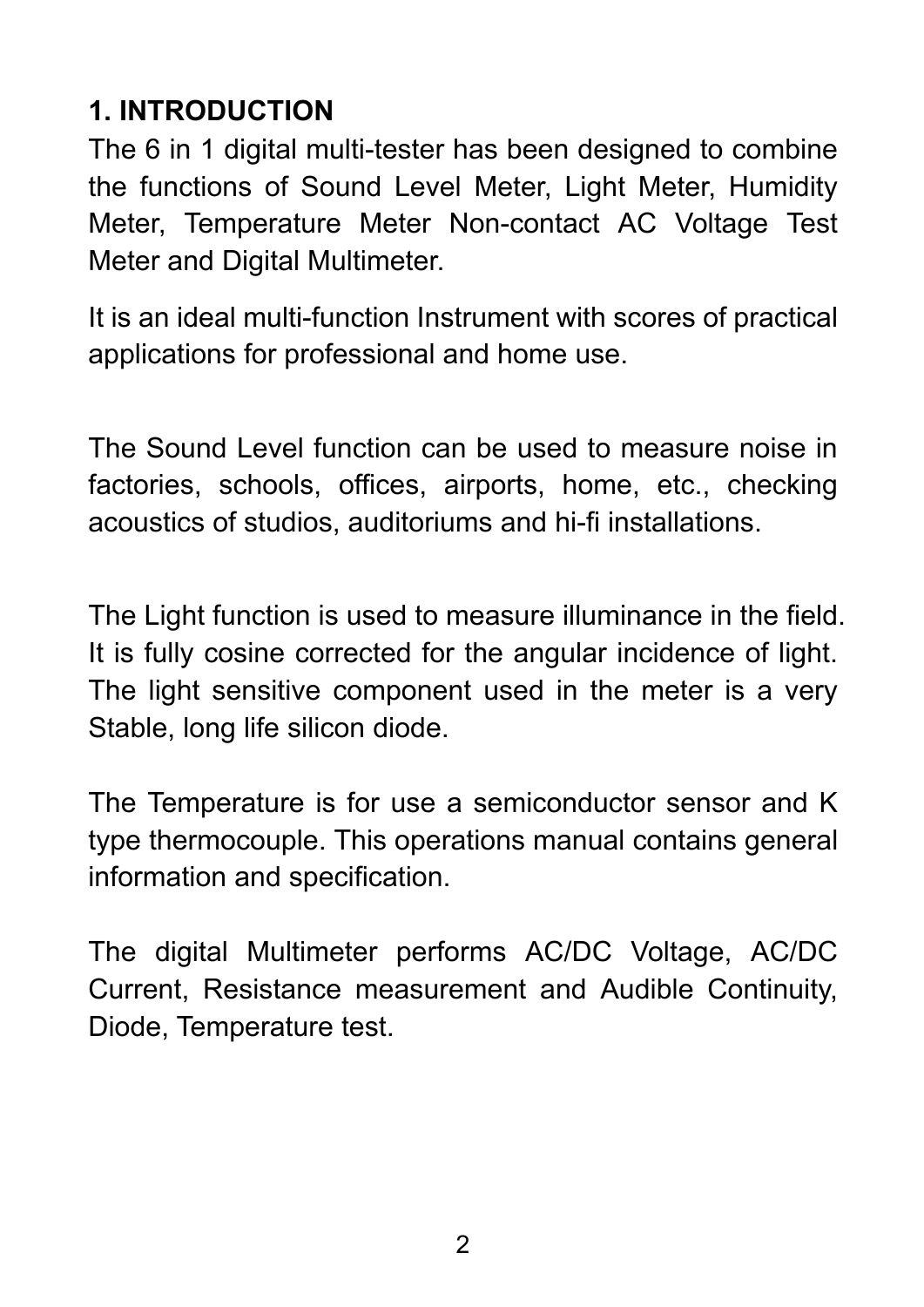## **2**.**SAFETY INSTRUCTIONS**

This meter has been designed for safe use, but must be operated with caution. The rules listed below must be carefully followed for safe operation.

1. **NEVER** apply voltage or current to the meter that exceeds the specified maximum:

| <b>Input Protection Limits</b>                                                  |                                                                           |  |
|---------------------------------------------------------------------------------|---------------------------------------------------------------------------|--|
| Function                                                                        | Maximum Input                                                             |  |
| V DC or V AC                                                                    | 600VDC/AC rms                                                             |  |
| mA AC/DC                                                                        | 500mA 660V fast acting<br>fuse(500mA/660V)                                |  |
| A AC/DC                                                                         | 10A 600V fast acting fuse (10A<br>for 30 seconds max every 15<br>minutes) |  |
| Frequency, Resistance,<br>Capacitance, Duty<br>Cycle, Diode Test,<br>Continuity | 600VDC/AC rms                                                             |  |
| Temperature                                                                     | 600VDC/AC rms                                                             |  |



Indicates operators must refer to the explanation in this manual.



Indicates terminals at which dangerous voltage maybe present.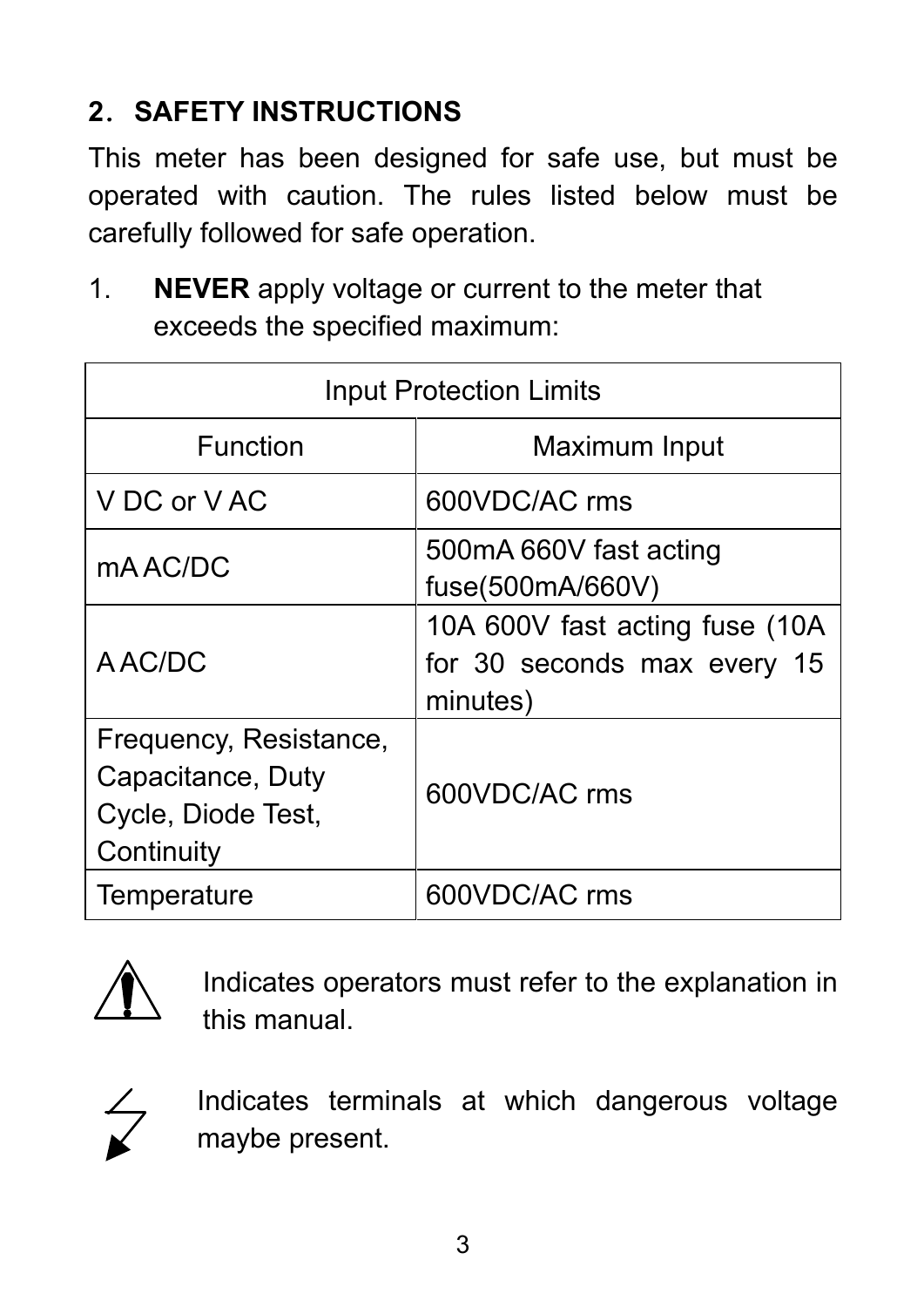## **3**.**FEATURES**

- 14 functions measure Sound level, Light, Humidity, Temperature, DC Voltage, AC Voltage, DC Current, AC Current,Resistance, Diode and Continuity test.
- 3 4/5Digital large LCD display with units of Lux, °C, % and dB indication.
- Easy to use with single function switch operating, pocket size and light weight.
- Sound level measures from 35dB to 100dB for C weighting checking with 0.1dB resolution.
- Light measuring levers ranging from 1 lux to 40,000 lux.
- Humidity measurement from 30%RH to 90%RH with 1%RH resolution and fast time response.

## **4. SPECIFICATIONS**

**Display:** 3 4/5Digital 4000 counts LCD display with function of Lux, °C, % and dB indication.

**Polarity:** Automatic, (-) negative polarity indication.

**Over-range:** "OL" mark indication.

**Low battery indication:** The "  $\mathbb{F}$ <sup>3</sup> is displayed when the battery voltage drops below the operating level.

**Measurement rate:** 3 times per second, nominal.

**Operating environment:** :0°C ~40°C (32°F~104°F)

at < 70 % relative humidity.

**Storage temperature:** -10 °C to 60 °C C (14 °F to 140 °F) at < 80 % relative humidity.

**Power:** One standard 9V, NEDA1604 or 6F22 battery.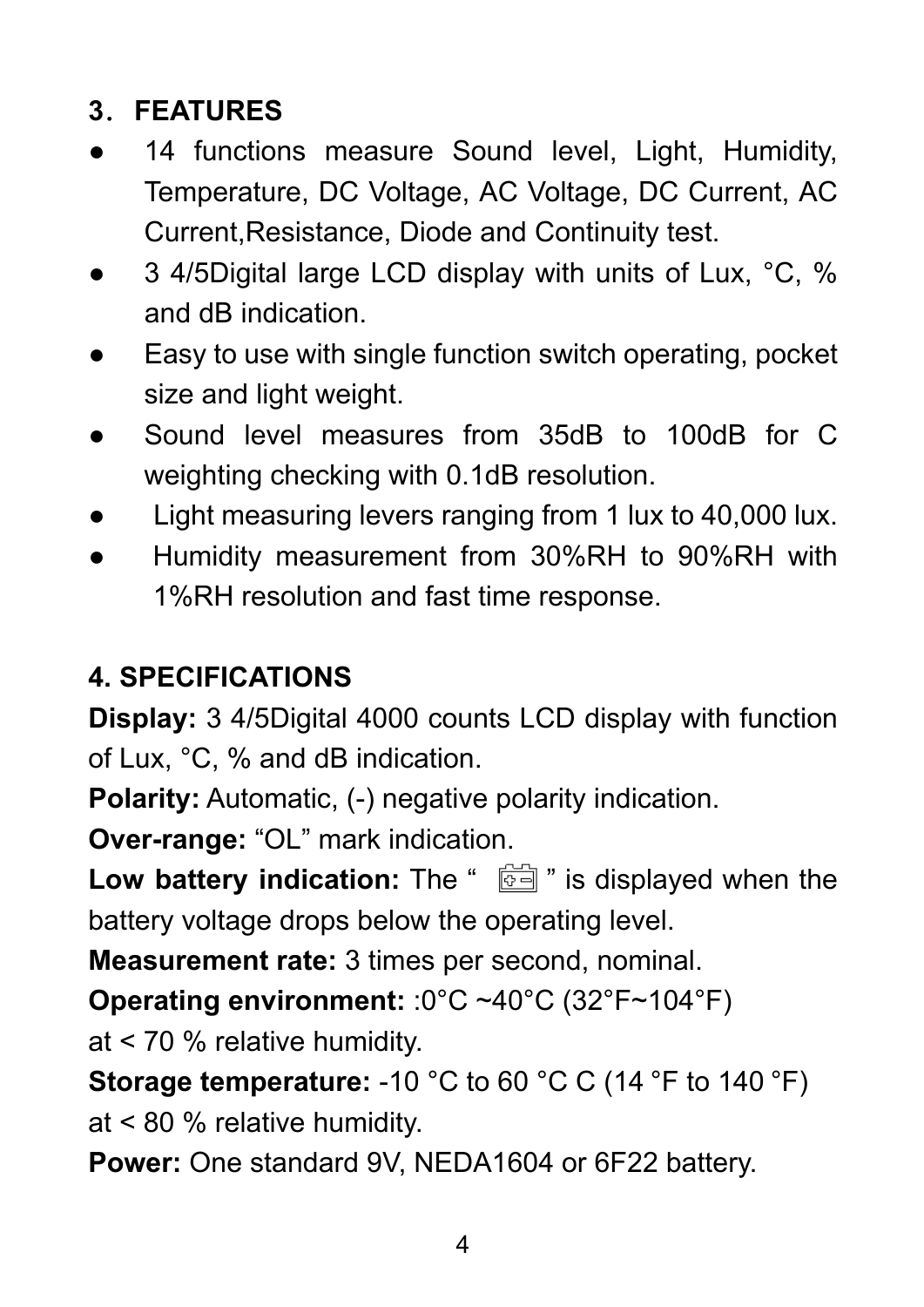**Dimensions:** 170 (H)x78(W) x48(D) mm **Weight: Approx:** 335g including holster. Accuracy is given at 18 °C to 28 °C (65 °F to 83 °F), less than 70 % RH

#### **Sound Leve**l

Measurement range: 35-100dB Resolution: 0.1dB Typical instrument frequency range: 30Hz-10kHz Frequency Weighting: C –weighting Time Weighting: Fast Accuracy: ± 5 dB at 94 dB sound level, 1kHZ sine wave. Microphone: Electric condenser microphone.

## **Light**

Measuring Range: 4000, 40,000lux (40,000lux range reading x10) Overrate Display: Highest digit of "OL" is displayed . Accuracy:  $\pm$  5% rdg + 10 dgts (calibrated to standard incandescent lamp at color temperature 2856 k ) . Repeatability: ± 2%. Temperature Characteristic: ± 0.1% / °C. Photo detector: One silicon photo diode with filter.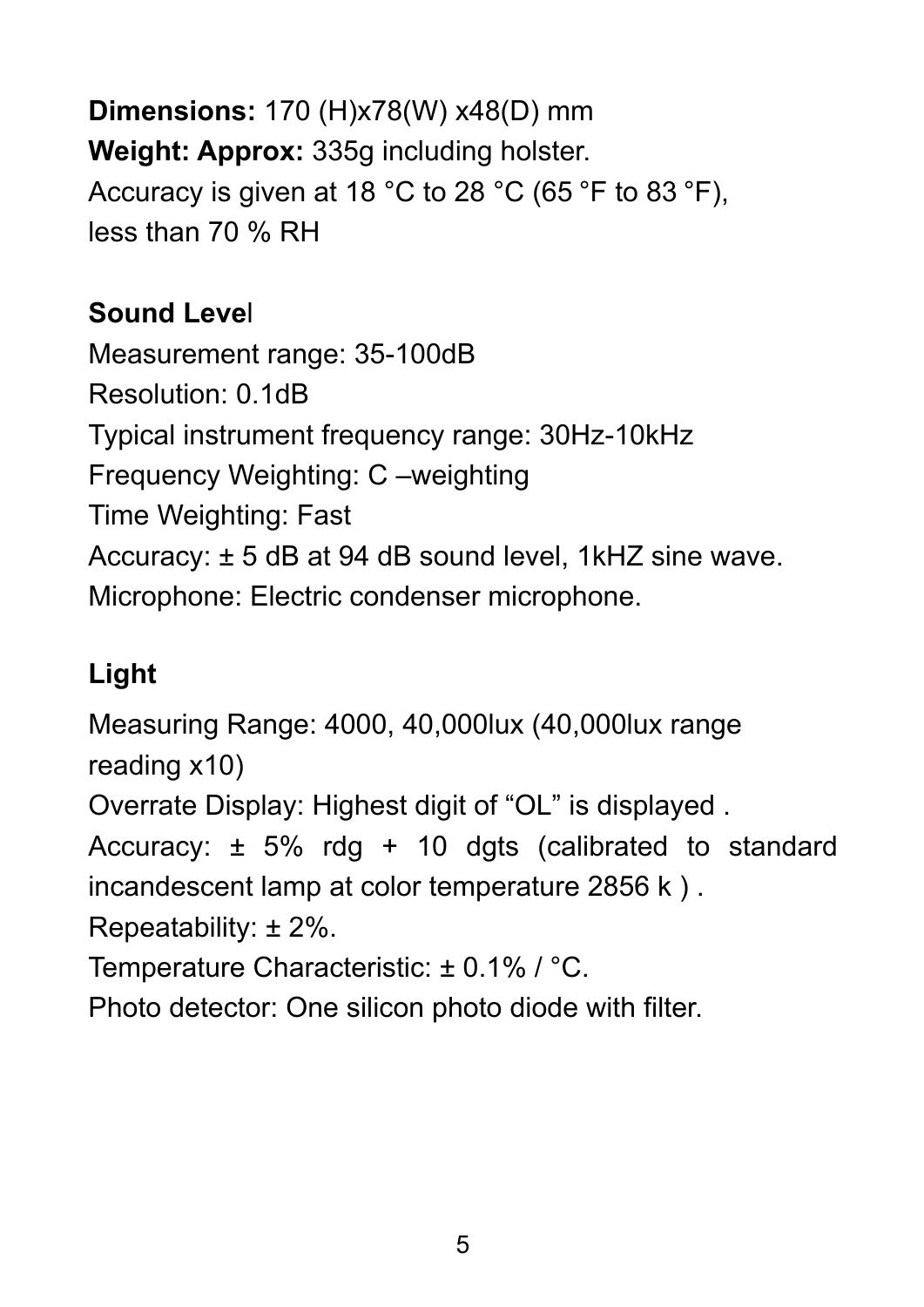## **Humidity/Temperature**

K type temperatur Measurement Range:

| Range                              | Resolution | Accuracy               |
|------------------------------------|------------|------------------------|
| $-4^{\circ}F \sim +2372^{\circ}F$  | 1°F        | 3% of rdg $\pm$ 9 dgts |
| $-20^{\circ}$ C $-+1300^{\circ}$ C | 1°C.       | 3% of rdg $\pm$ 5 dgts |

Input Impedance: 10MΩ.

Overload Protection: 250Vdc or ac rms. for 400mV range and 250V dc or 250V ac rms. for other ranges.

#### Indoor Temperature Range:

|                | Resolution   Accuracy |                        |
|----------------|-----------------------|------------------------|
| Range          |                       |                        |
| l 0°C ~+50°C l | $0.1^{\circ}$ C       | 3% of rdg $\pm$ 5 dgts |

#### Indoor Humidity Range:

| Range       | Resolution   Accuracy |                        |
|-------------|-----------------------|------------------------|
| 33%RH~99%RH | 1%RH                  | 3% of rdg $\pm$ 5 dgts |

Input Impedance: 10MΩ.

Overload Protection: 250Vdc or ac rms. for 400mV range and 250V dc or 250V ac rms. for other ranges

#### **Multimeter**

**DC Voltage** (Auto-ranging)

| Range   | Resolution       | Accuracy                       |
|---------|------------------|--------------------------------|
| 400.0mV | 0.1 <sub>m</sub> |                                |
| 4.000V  | 1.0 <sub>m</sub> | $\pm$ 1.0% of rdg $\pm$ 4 dgts |
| 40.00V  | 10 <sub>m</sub>  |                                |
| 400.0V  | 100mV            | $\pm$ 1.5% of rdg $\pm$ 4dgts  |
| 600V    | 1V               |                                |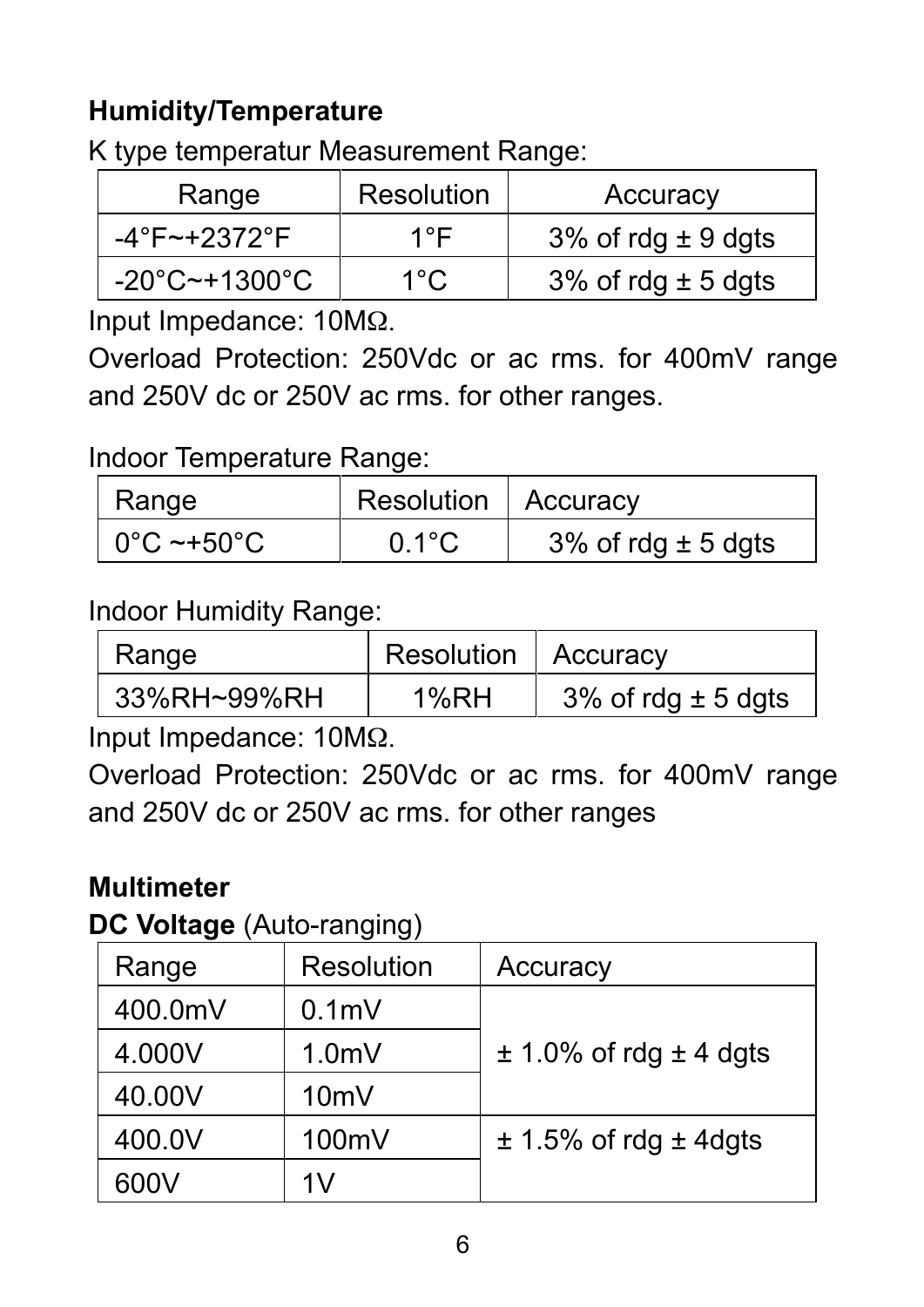Input Impedance: 10MΩ.

Overload Protection: 600Vdc or ac rms. for 400mV range and 600V dc or 600V ac rms. for other ranges.

| Resolution<br>Range<br>Accuracy                               |  |
|---------------------------------------------------------------|--|
|                                                               |  |
| 400.0mV<br>0.1 <sub>m</sub><br>$\pm$ 1.5% of rdg $\pm$ 15dgts |  |
| 4.000V<br>1.0 <sub>m</sub>                                    |  |
| $\pm$ 1.0% of rdg $\pm$ 4 dgts<br>40.00V<br>10 <sub>m</sub>   |  |
| 400.0V<br>100mV<br>$± 1.5\%$ of rdg $± 4$ dgts                |  |
| 600V<br>1V<br>$±$ 2%of rdg $±$ 4dgts                          |  |

**AC Voltage** (Auto-ranging except 400mV)

Input Impedance: 10MΩ

Frequency Range: 50 to 400Hz

Maximum Input: 600V dc or 600V ac rms.

**DC Current** (Auto-ranging for uA and mA)

| Range   | Resolution         | Accuracy                       |
|---------|--------------------|--------------------------------|
| 400.0uA | 0.1 <sub>u</sub> A | $\pm$ 1.0% of rdg $\pm$ 2 dgts |
| 4000uA  | 1uA                | $\pm$ 1.0% of rdg $\pm$ 2 dgts |
| 400.0mA | 100uA              | $\pm$ 1.2% of rdg $\pm$ 2 dgts |
| 10.00A  | 10 <sub>m</sub> A  | $\pm$ 2.0% of rdg $\pm$ 5 dgts |

Overload Protection: 500mA /660V and 10A / 600V fuse Maximum Input: 400mA dc or 400mA ac rms on uA / mA ranges,

10A dc or ac rms on 10A range.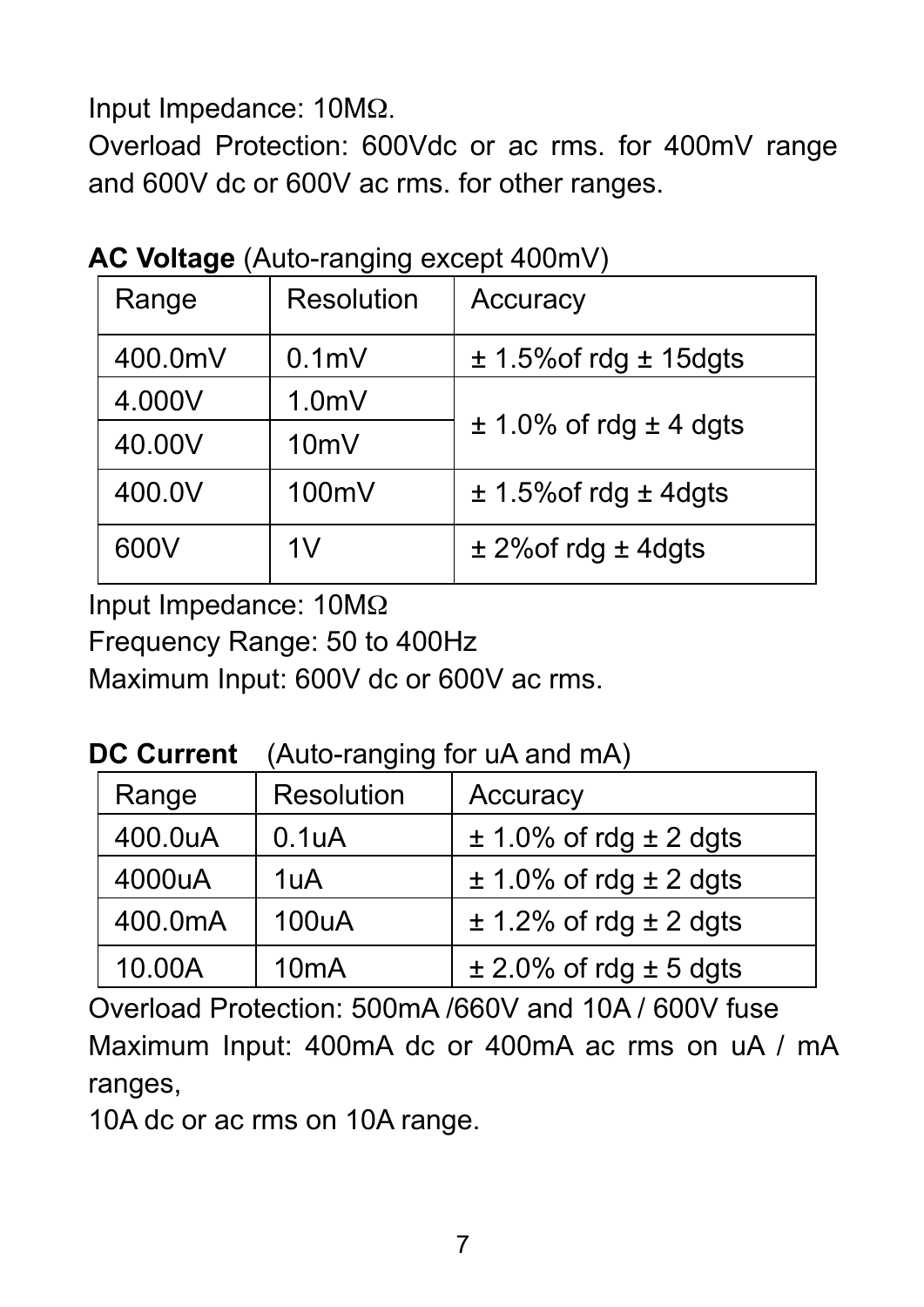| Range   | Resolution         | Accuracy                       |  |
|---------|--------------------|--------------------------------|--|
| 400.0uA | 0.1 <sub>u</sub> A | $± 1.2\%$ of rdg $± 2$ dgts    |  |
| 4000uA  | 1uA                | $\pm$ 1.2% of rdg $\pm$ 2 dgts |  |
| 400.0mA | 100uA              | $\pm$ 1.5% of rdg $\pm$ 2 dgts |  |
| 10.00A  | 10 <sub>m</sub> A  | $\pm$ 2.0% of rdg $\pm$ 5 dgts |  |

**AC Current** (Auto-ranging for uA and mA)

Overload Protection: 500mA /660V and 10A / 600V Fuse AC Response: 50 Hz to 400 Hz

Maximum Input: 400mA dc or 400mA ac rms on uA / mA ranges, 10A dc or ac rms on 10A range.

| <b>Resistance</b> | (Auto-ranging) |
|-------------------|----------------|
|                   |                |

| Range          | Resolution         | Accuracy                       |
|----------------|--------------------|--------------------------------|
| $400.0\Omega$  | $0.1\Omega$        | $\pm$ 1.5% of rdg $\pm$ 4 dgts |
| $4.000k\Omega$ | 1Ω                 |                                |
| $40.00k\Omega$ | $10\Omega$         | $± 1.5\%$ of rdg $± 2$ dgts    |
| $400.0k\Omega$ | $100\Omega$        |                                |
| $4.000M\Omega$ | 10 $k\Omega$       | $\pm$ 2.0% of rdg $\pm$ 2 dgts |
| $40.00M\Omega$ | $1 \text{M}\Omega$ | $\pm$ 2.5% of rdg $\pm$ 2 dgts |

Overload Protection: 15 seconds maximum 250V dc or 250V ac rms. on all ranges.

Maximum open circuit voltage: 2.8V.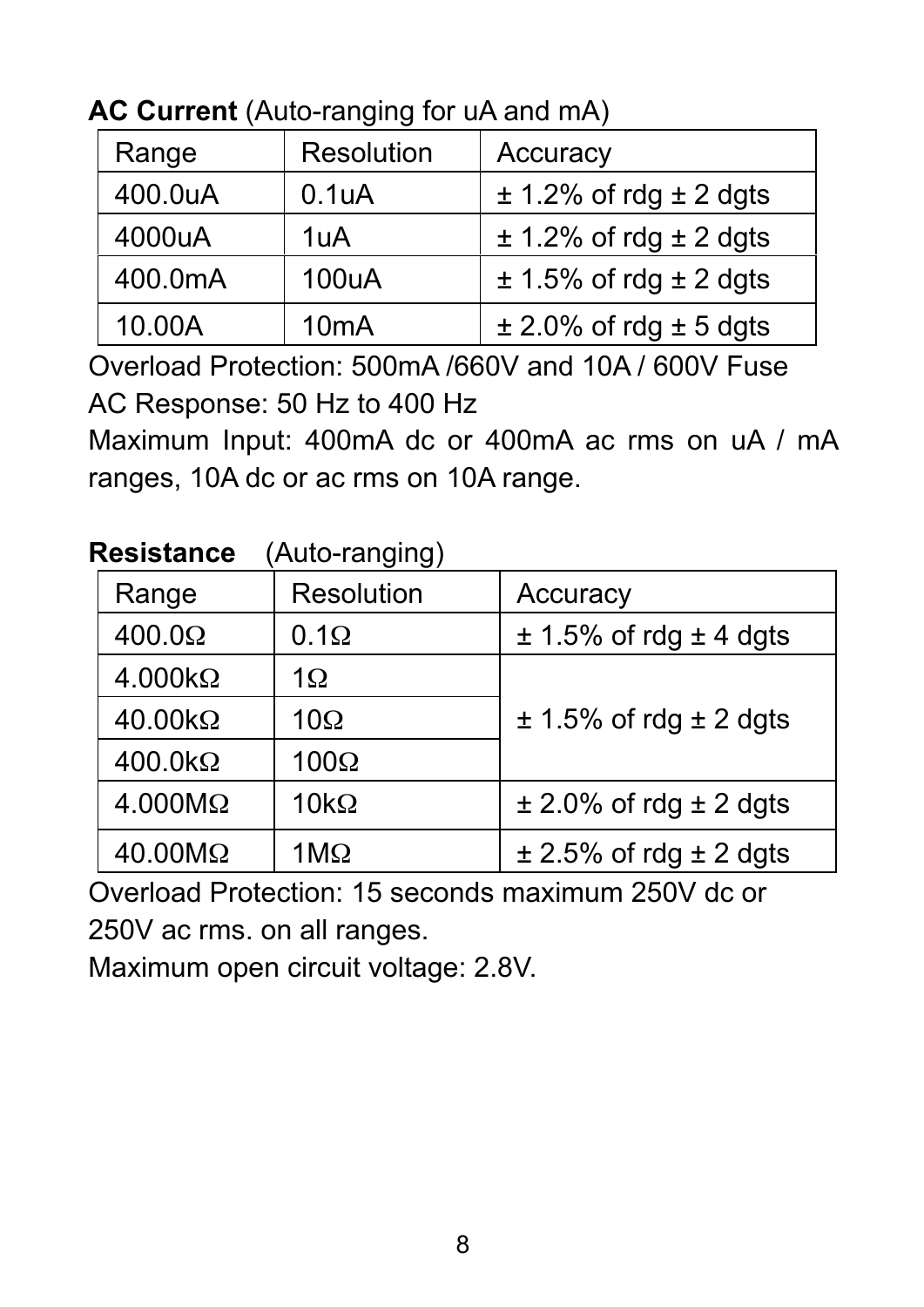## **Capacitance** (Auto-ranging)

| Range         | Resolution        | Accuracy                       |
|---------------|-------------------|--------------------------------|
| 50.00nF       | 10pF              | $\pm$ 5.0% of rdg $\pm$ 7 dgts |
| 500.0nF       | 0.1nF             | $\pm$ 3.0% of rdg $\pm$ 5 dgts |
| $5.000\mu F$  | 1nF               |                                |
| $50.00 \mu F$ | 10 <sub>n</sub> F | $\pm$ 4.0% of rdg $\pm$ 5 dgts |
| $100.0 \mu F$ | $0.1$ u $F$       |                                |

Input Protection: 600V dc or 600V ac rms

#### **Frequency** (Auto-ranging)

| Range    | Resolution       | Accuracy                       |
|----------|------------------|--------------------------------|
| 5.000Hz  | $0.001$ Hz       | $\pm$ 1.2% of rdg $\pm$ 3 dgts |
| 50.00Hz  | $0.01$ Hz        |                                |
| 500.0Hz  | $0.1$ Hz         |                                |
| 5.000kHz | 1 H <sub>z</sub> |                                |
| 50.00kHz | 10Hz             |                                |
| 500.0kHz | 100Hz            |                                |
| 10.00MHz | 1kHz             | $\pm$ 1.5% of rdg $\pm$ 4 dgts |

Sensitivity: >0.5V RMS while ≤1MHz ;

Sensitivity: >3V RMS while >1MHz ;

Input Protection: 250V dc or 250V ac rms.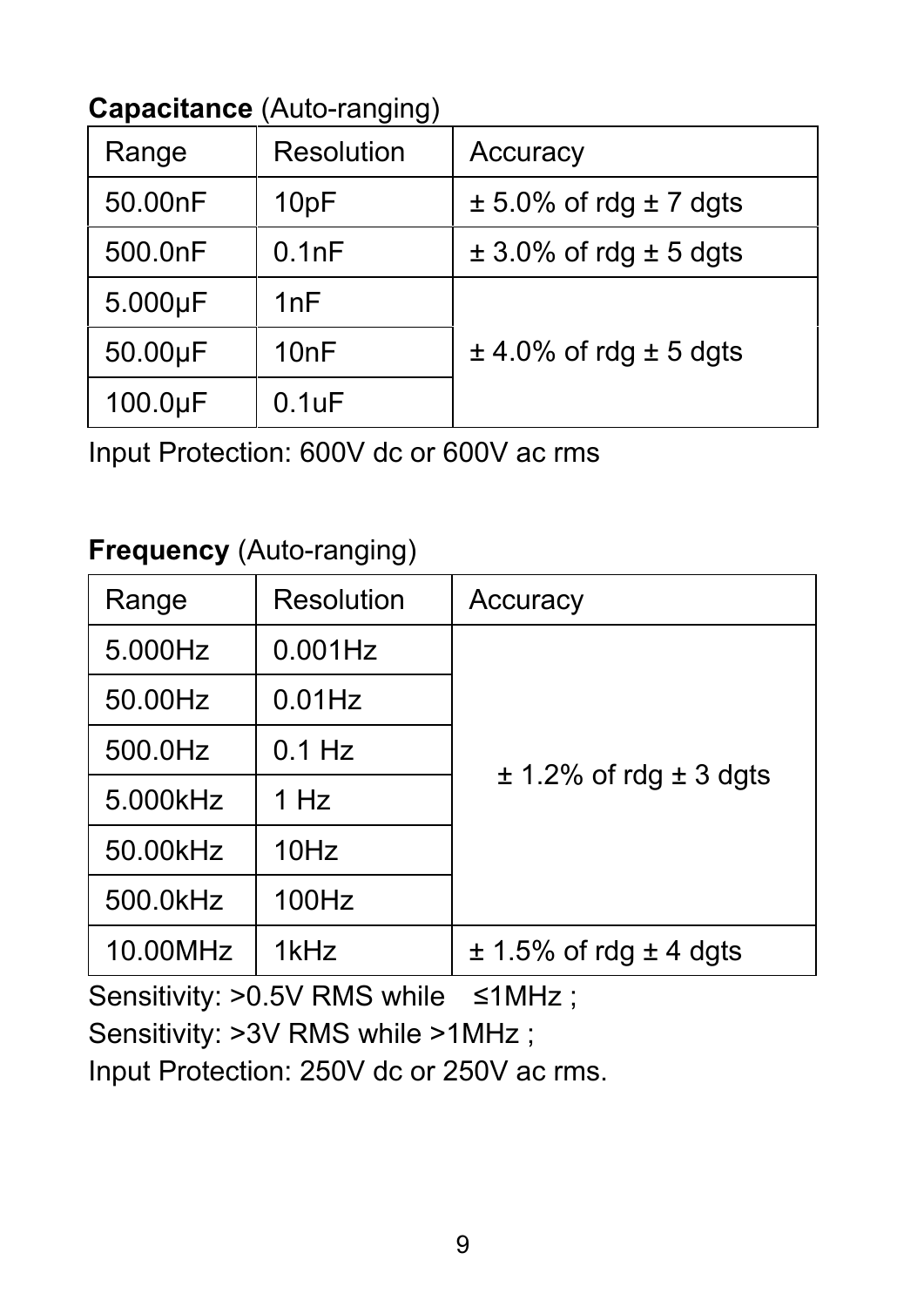## **Diode and Continuity check**

Diode: Test current 1.4mA dc and open circuit voltage 2.8V dc.

Continuity: Built in Buzzer will be sound if the circuit resistance is less than 50Ω.

Overload Protection: maximum 600V dc or 600V ac rms.

## **5. PANEL DESCRIPTION**

- 1. **Humidity & Temperature**: Humidity Sensor and Semiconductor Sensor inside for Indoor.
- 2. **LCD display**: 3 4/5 digits LCD display
- 3. **Function** switch
- 4. **V/Hz%/Ω/Cap/ °C** input jack
- 5. **COM** input jack
- 6. **uA/mA** input jack
- 7. **10A** input jack

10. **Hz/%** button

- 8. **Microphone**: Electric condenser microphone inside.
- 9. **Photo Detector**: Long life silicon photo diode inside.



The button at AC/DC Votalge measurement and AC/DC Current measurement and Hz% measurement Function is availability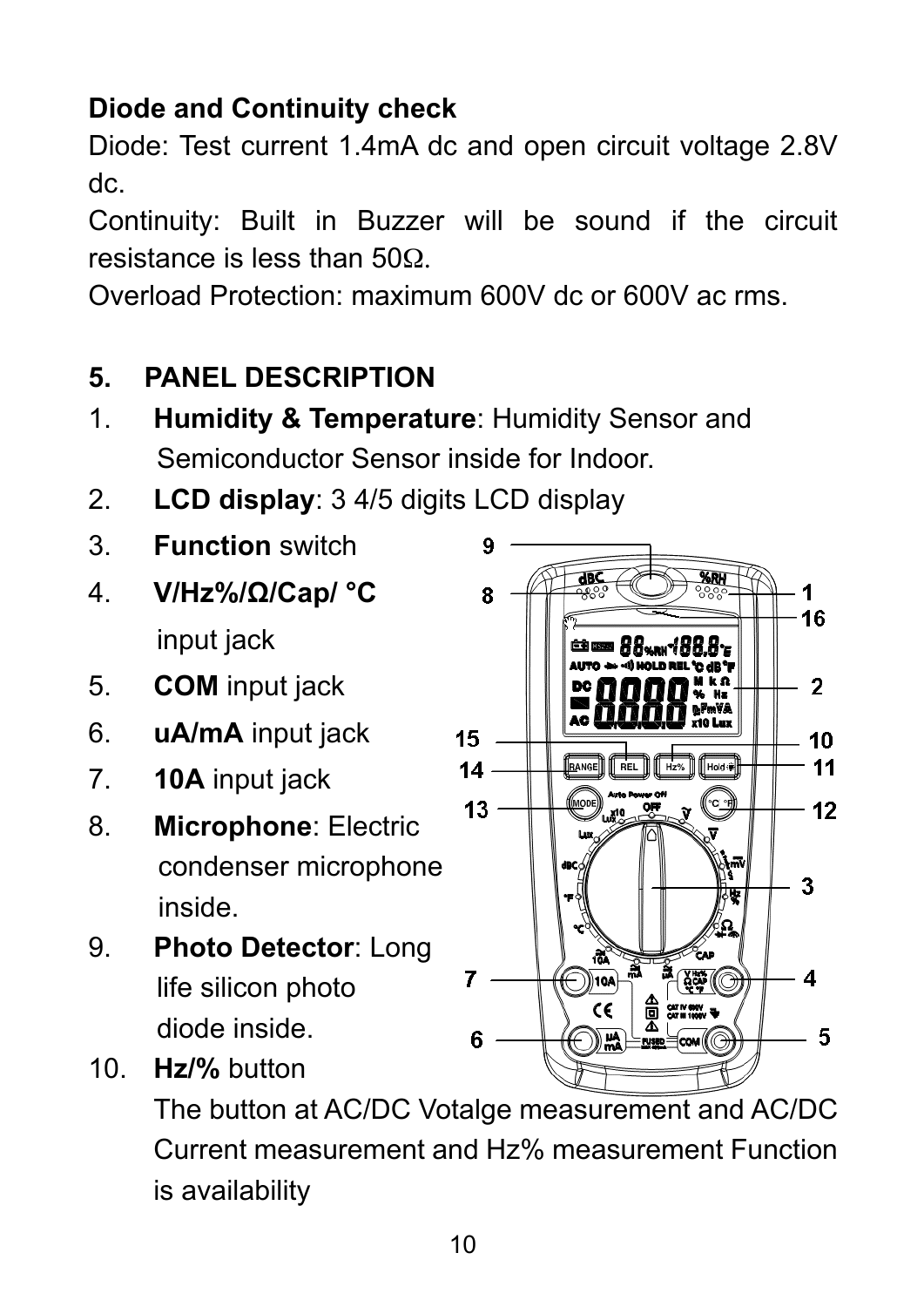## 11. **Hold** button

The HOLD function allows the meter to "freeze" a measurement for later reference.Press the HOLD button to "freeze" the reading on the indicator. The "HOLD" message will be appear in the display.

## 12. **Backlight** button

Press the backlight button for LCD light , again Press the backligh button to exit light mode.

13. **MODE** button

The button to select AC or DC measurement when in A, mA, uA, and  $\Omega$ ,  $\rightarrow$ , (iii)) ranges.

#### 14. **Range** button

The button to select AC or DC measurement when in Voltage, Ω ranges.

#### 15. **REL** button

The relative measurement feature allows you to make measurements relative to a stored reference value. A reference voltage, current, Capacitor, etc. can be stored and measurements made in comparison to that value. The displayed value is the difference between the reference value and the measured value.

Perform the measurement as described in the operating instructions.

Press the **REL** button to store the reading in the display and the "**REL**" indicator will appear on the display.

The display will now indicate the difference between the stored value and the measured value.

Press the **REL** button to exit the relative mode.

16. **NCV** indicate lamp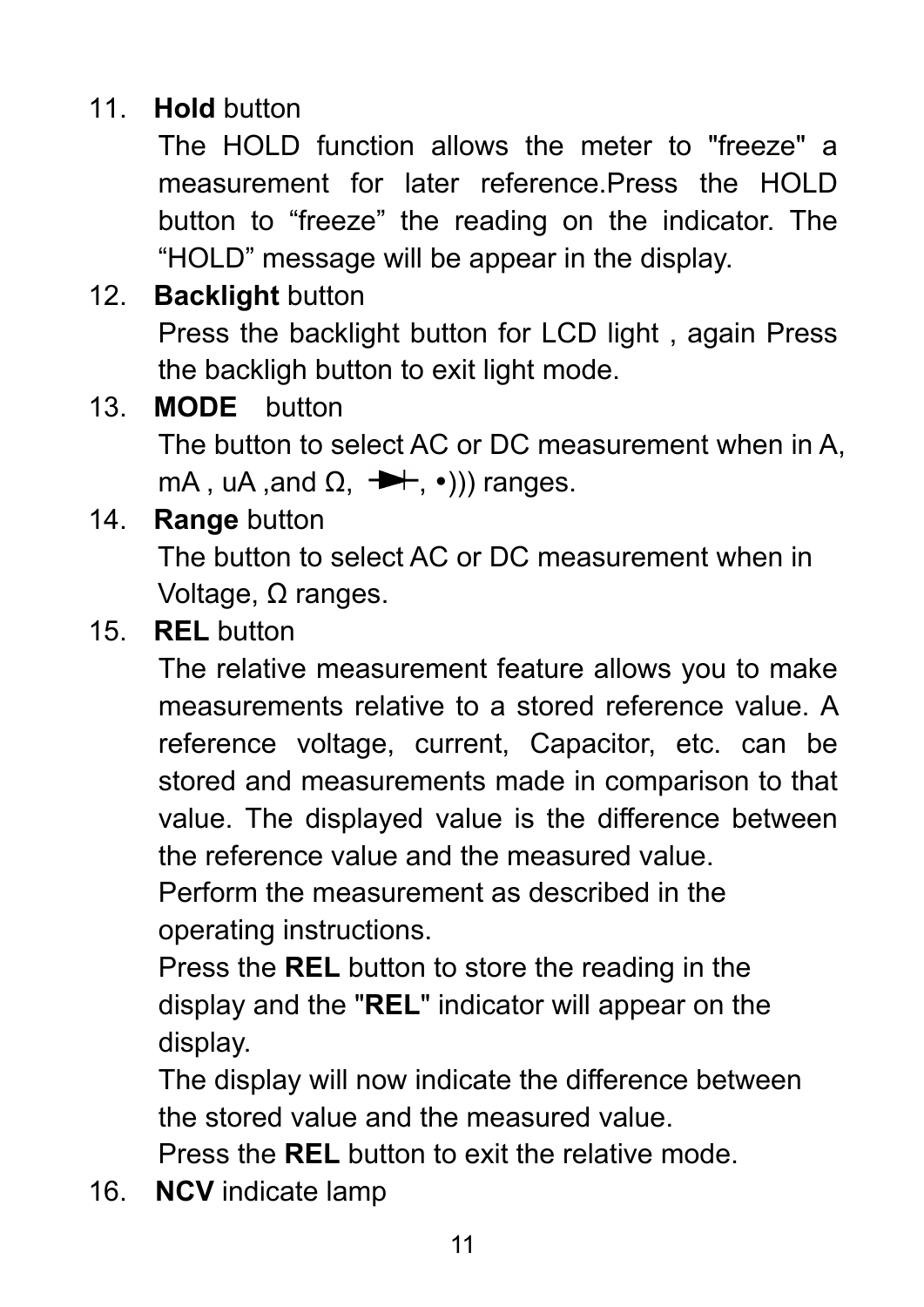## **6. OPERATING INSTRUCTION**

## **Measuring Sound Level**

- 1. Set the function switch to the green "dB" position.
- 2. Remove the meter and face the microphone to sound source in a horizontal position.
- 3. The C-weighting curve is nearly uniform over the frequency range from 30 to 10,000Hz, thus giving an indication of overall Sound level.
- 4. The Fast response is suitable to measure shout bursts and peak values from sound source.
- 5. The sound level will be displayed.
- 6. Note: Strong wind (over 10m/sec.) striking the microphone can cause misreading for measurement in windy locations, a windscreen should be used in front of microphone.

## **Measuring Humidity**

- 1. Humidity Measurement for indoor:
- 2. Set the function switch to the ON position.
- 3. Remove the meter place to the room.
- 4. Read the %RH in the display for about two hours.

## **Measuring Light**

- 1. Set the function switch to the green "lux" scale and set the range to desired ("lux" or "x10 lux") range.
- 2. Remove the meter and face the photo detector to light source in a horizontal position.
- 3. Read the illuminance nominal from the LCD display.
- 4. Over-range: If the instrument only display one "1" in the M.S.D. the input signal is too strong, and a higher range should be selected.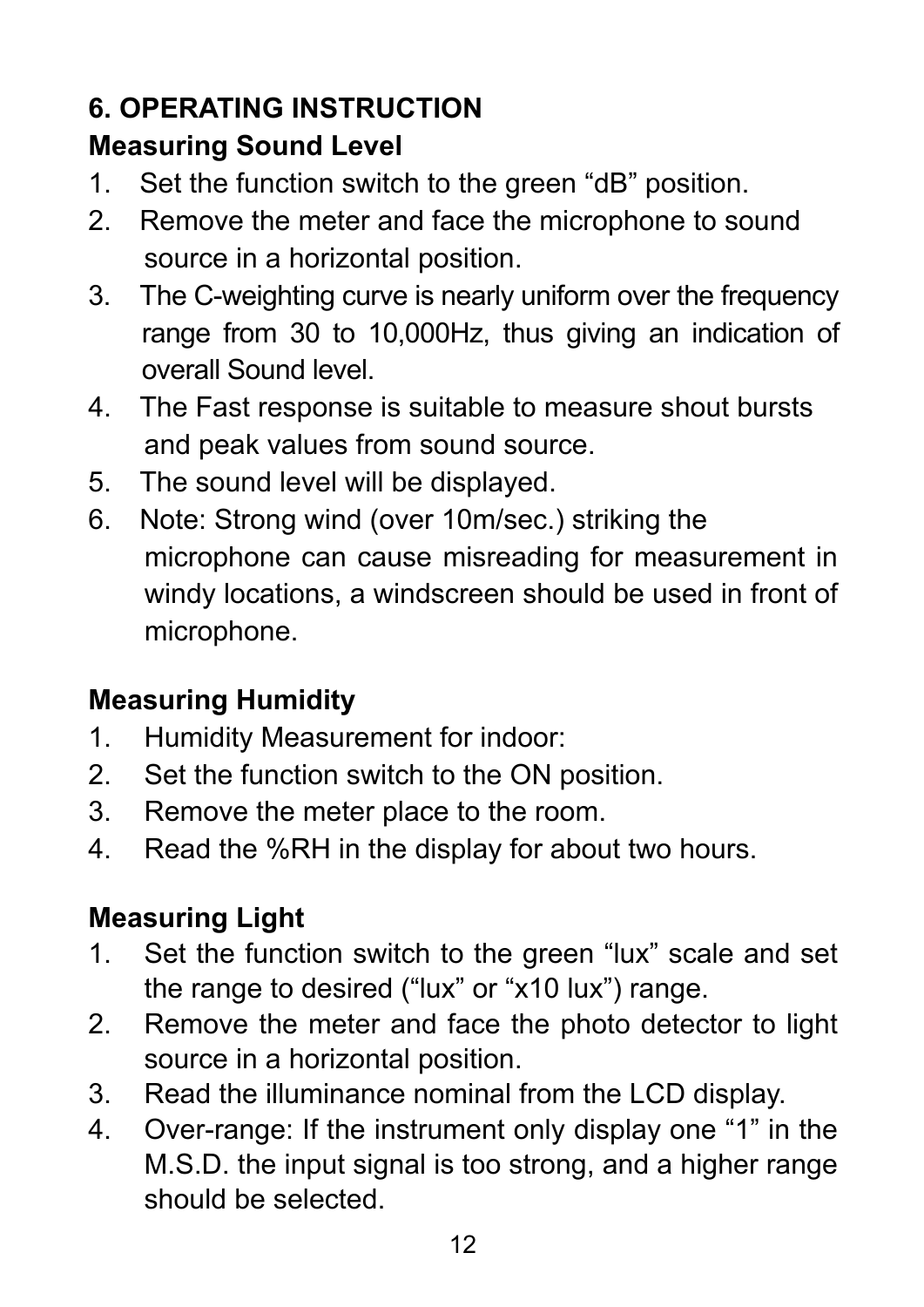- 5. When the measurement is completed. Replace the photo detector from the light source.
- 6. Spectral sensitivity characteristic: To the detector, the applied photo diode with filters makes the spectral sensitivity characteristic almost meet C.I.E. (International Commission on Illumination) photopia curve  $V(\lambda)$  as the following chart described.

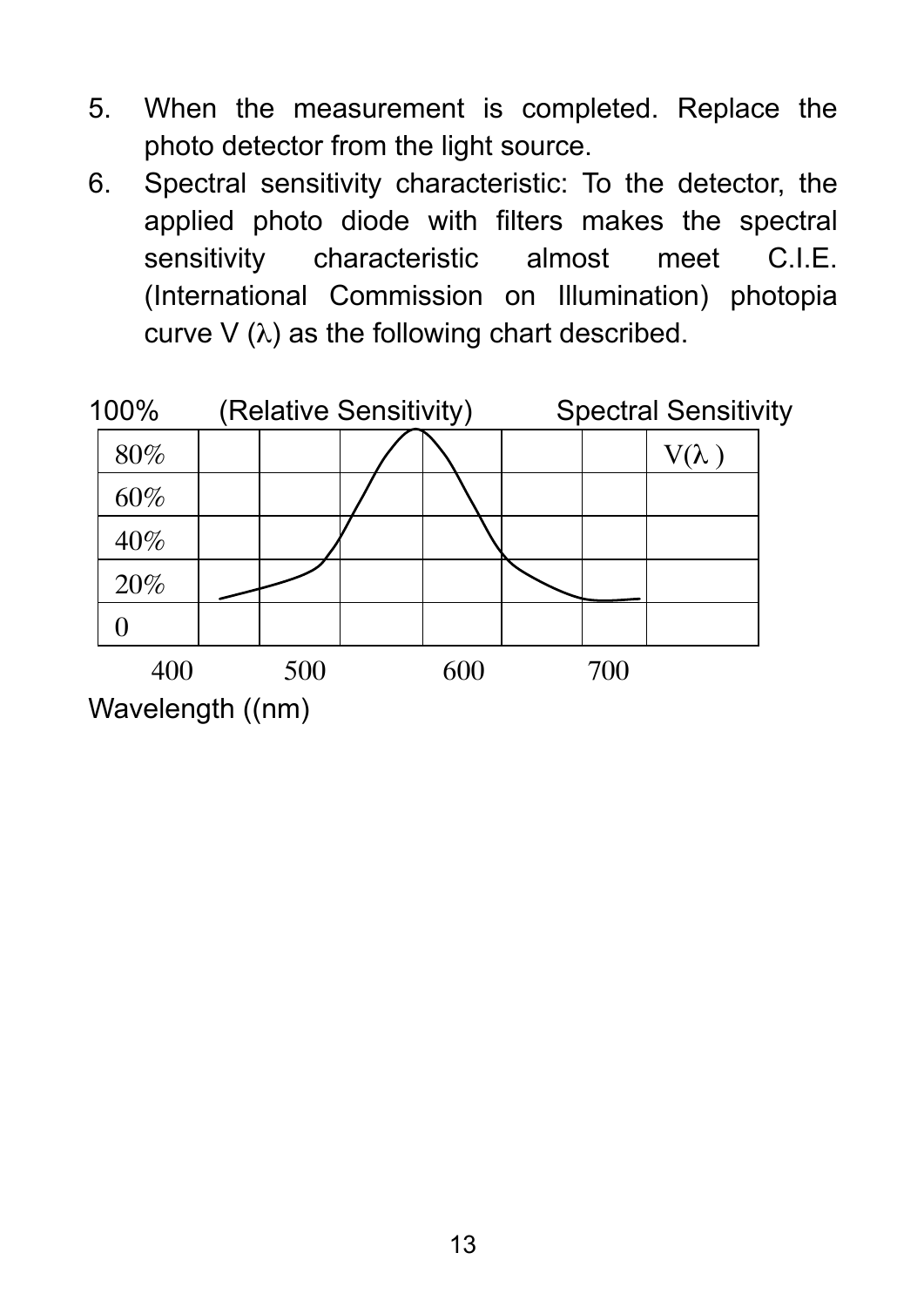| 7. Recommended Illumination:     |                  |
|----------------------------------|------------------|
| Locations                        | Lux              |
| *Office                          |                  |
| Conference, Reception room.      | $200 - 750$      |
| Clerical work                    | $700 \sim 1,500$ |
| Typing drafting                  | $1000 - 2,000$   |
| *Factory                         |                  |
| Packing work, Entrance passage   | $150 - 300$      |
| Visual work at production line   | $300 - 750$      |
| Inspection work                  | $750 \sim 1,500$ |
| Electronic parts assembly line   | $1500 - 3,000$   |
| *Hotel                           |                  |
| Public room, Cloakroom           | $100 - 200$      |
| Reception, Cashier               | $200 \sim 1,000$ |
| *Store                           |                  |
| Indoors Stairs Corridor          | $150 - 200$      |
| Show window, Packing table       | $750 \sim 1,500$ |
| Forefront of show window         | $1500 - 3,000$   |
| *Hospital                        |                  |
| Sickroom, Warehouse              | $100 - 200$      |
| Medical Examination room         | $300 \sim 750$   |
| Operating room                   |                  |
| <b>Emergency Treatment</b>       | $750 - 1,500$    |
| *School                          |                  |
| Auditorium, Indoor Gymnasium     | $100 - 300$      |
| Class room                       | $200 - 750$      |
| Laboratory Library Drafting room | $500 \sim 1,500$ |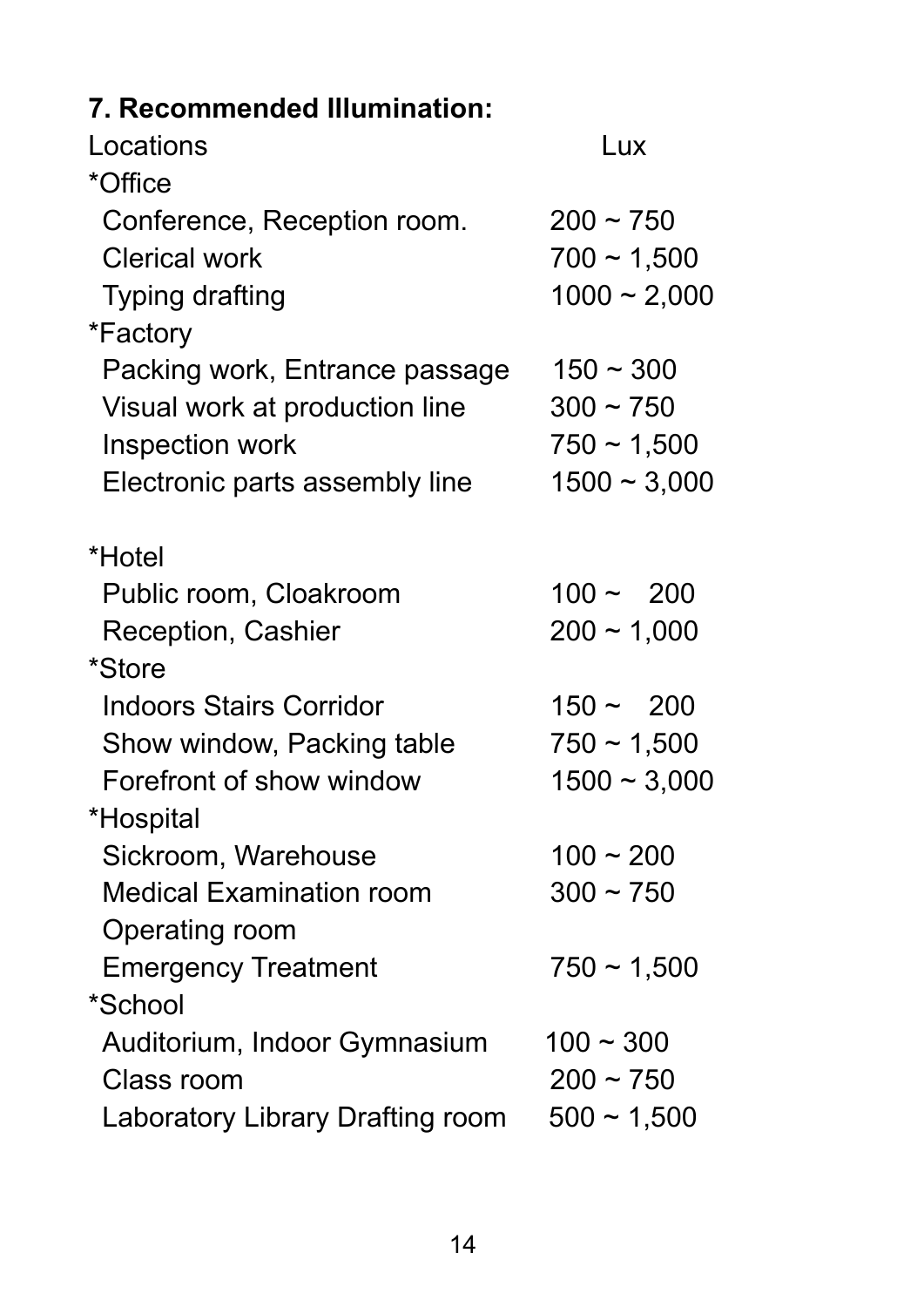## **Measuring Temperature**

1. Temperature Measurement for Outdoor: Set the function switch to the green "0.1 °C" position or "1 °C" position .

 Then the display will show the environment temperature reading value °C directly.

 Insert the black plug of temperature probe the COM jack and red plug to the " V/Hz%/Ω/Cap/ °C " jack.

 Touch the end of the temperature sensor to the area or surface of the object to be measured. The display will show the temperature reading value °C directly.

## **Measuring DC Voltage**

- 1. Insert the black test lead banana to the COM jack and red test lead banana to the "V/Hz%/Ω/Cap/ °C" jack.
- 2. Set the function switch to the green at DCV ranges to be used and connect test leads connect test leads across the source or load under measurement.
- 3. Set the function switch at DCmV ranges to be used connect test leads connect test leads across the source or load under measurement.
- 4. Read LCD display. The polarity of red connection will be indicated when making a DC measurement.
- 5. Press the **Hz%** button to indicate "**Hz**".
- 6. Read the frequency in the display.
- 7. Press the **Hz%** button again to indicate "**%**".
- 8. Read the % of duty cycle in the display.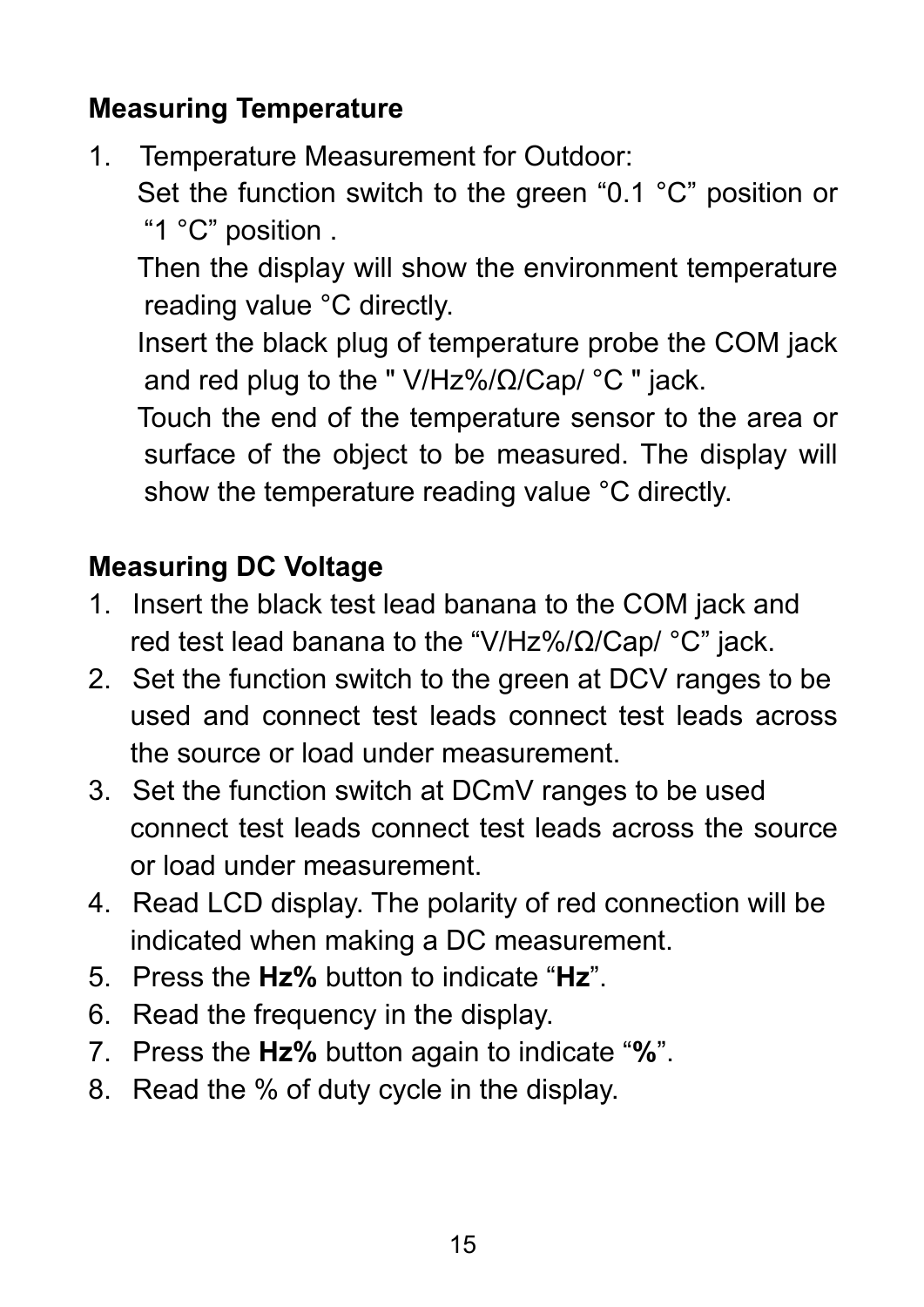## **Measuring AC Voltage**

- 1. Insert the black test lead banana to the COM jack and red test lead banana to the "V/Hz%/Ω/Cap/ °C" jack.
- 2. Set the function switch to the green at AC ranges to be used and connect test leads connect test leads across the source or load under measurement.
- 3. Read LCD display. The polarity of red connection will be indicated when making a AC measurement.
- 4. Press the **Hz%** button to indicate "**Hz**".
- 5. Read the frequency in the display.
- 6. Press the **Hz%** button again to indicate "**%**".
- 7. Read the % of duty cycle in the display.

#### **Measuring DC Current**

1. Insert the black test lead banana plug into the negative **COM** jack.

and the red test lead banana plug into the "**µA/mA**"or "**10A**" jack.

- 2. For current measurements up to 4000µA DC, set the function switch to the **µA** position and insert the red test lead banana plug into the **µA/mA** jack.
- 3. For current measurements up to 400mA DC, set the function switch to the **mA** position and insert the red test lead banana plug into the **µA/mA** jack..
- 4. For current measurements up to 10A DC, set the function switch to the yellow **10A** position and insert the red test lead banana plug into the **10A** jack.
- 5. Press the **MODE** button to indicate "**DC**" on the display.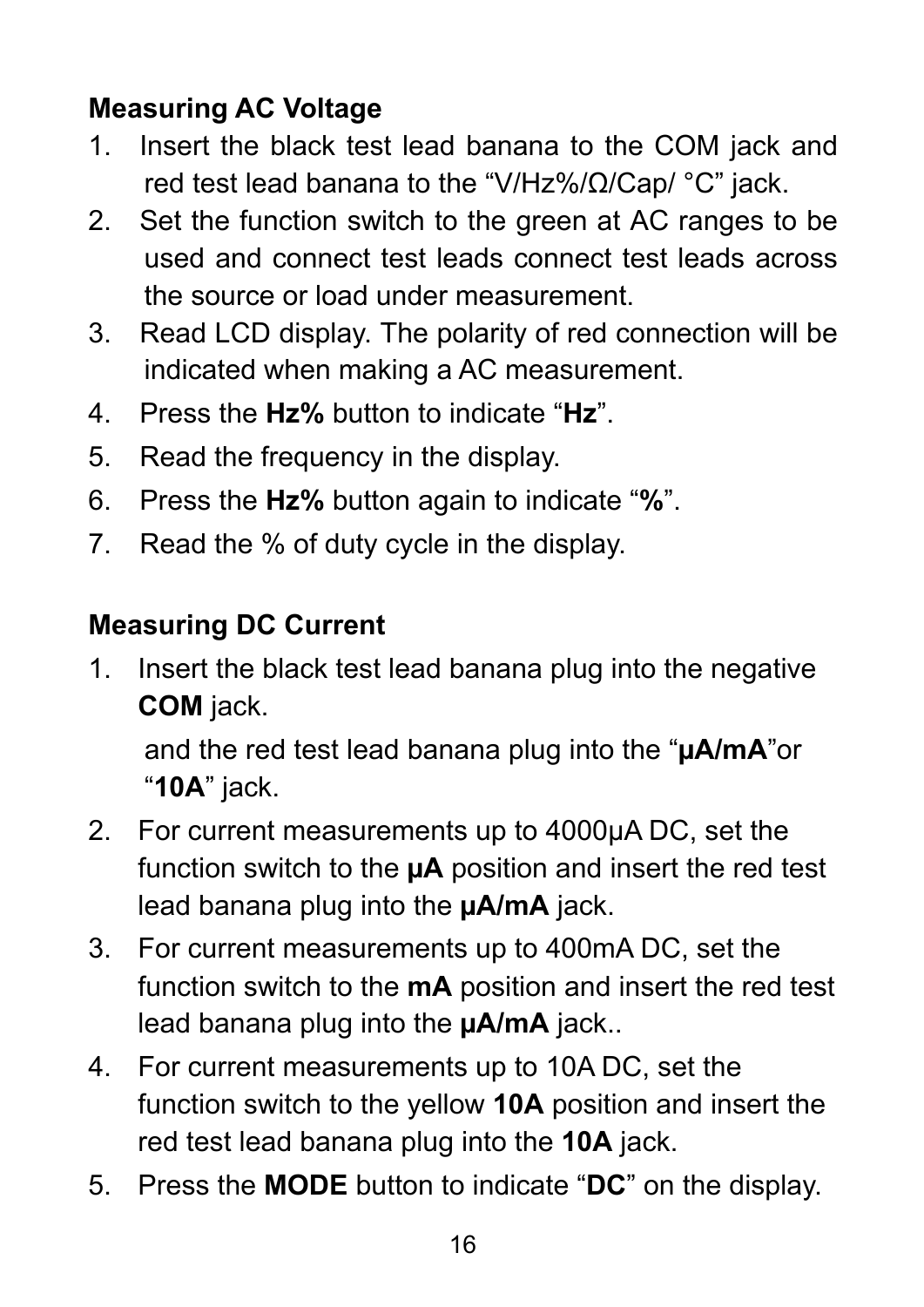- 6. Remove power from the circuit under test, then open up the circuit at the point where you wish to measure current.
- 7. Touch the black test probe tip to the negative side of the circuit.

Touch the red test probe tip to the positive side of the circuit.

- 8. Apply power to the circuit.
- 9. Read the current in the display.

## **Measuring AC Current**

- 1. Insert the black test lead banana plug into the negative **COM** jack. and the red test lead banana plug into the "uA/mA"or "10A" jack.
- 2. For current measurements up to **4000uA AC**, set the function switch to the **uA** position and insert the red test lead banana plug into the **uA/mA** jack.
- 3. For current measurements up to **400mA AC**, set the function switch to the **mA** position and insert the red test lead banana plug into the **uA/mA** jack
- 4. For current measurements up to **10A AC**, set the function switch to the yellow**10A** position and insert the red test lead banana plug into the **10A** jack
- 5. Press the **MODE** button to indicate "**AC**" on the display.
- 6. Remove power from the circuit under test, then open up the circuit at the point where you wish to measure current.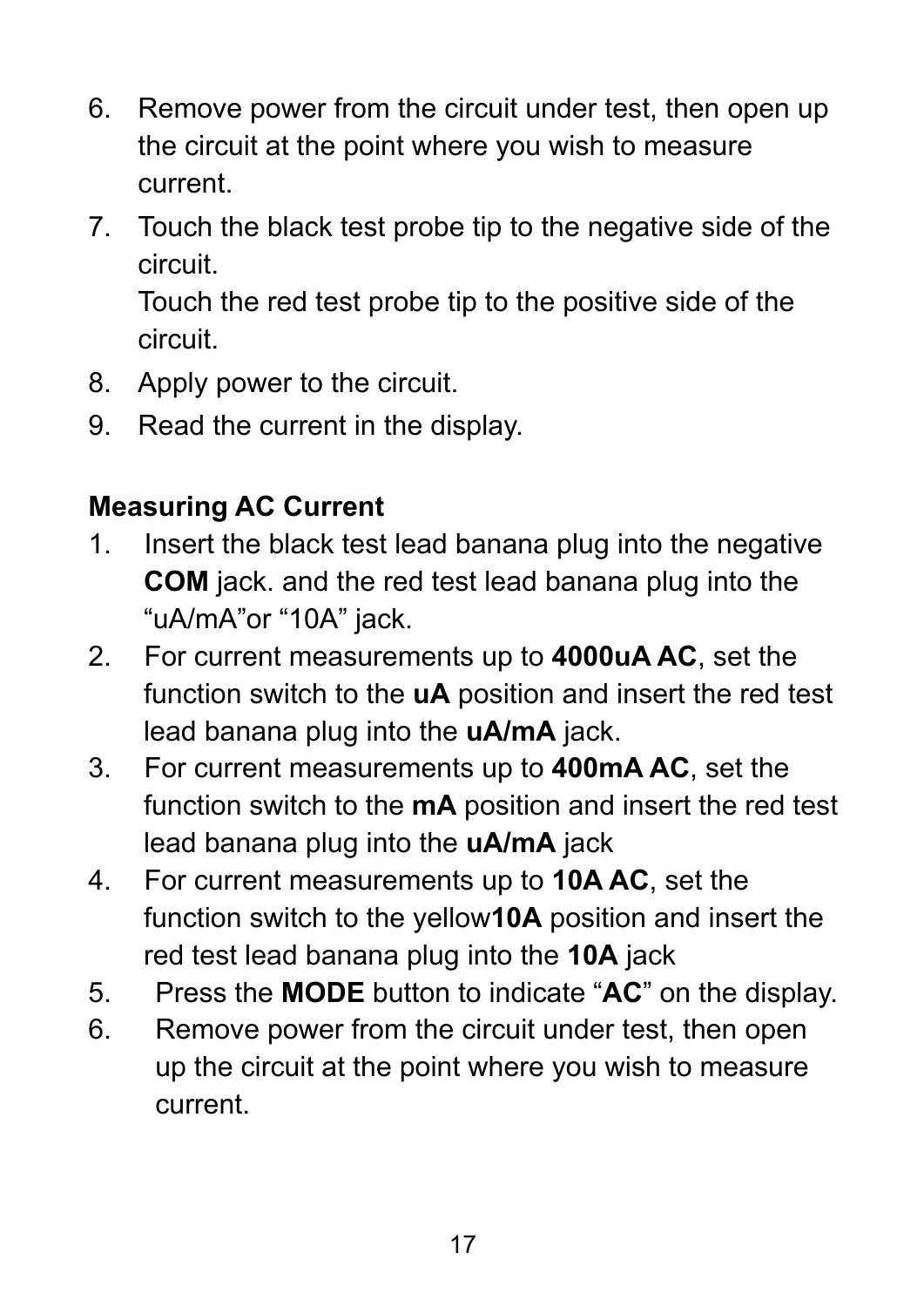7. Touch the black test probe tip to the neutral side of the circuit.

Touch the red test probe tip to the "hot" side of the circuit.

- 8. Apply power to the circuit.
- 9. Read the current in the display.
- 10. Press and hold the **Hz%** button to indicate "**Hz**".
- 11. Read the frequency in the display.
- 12. Momentarily press the **Hz%** button again to indicate "**%**".
- 13. Read the % duty cycle in the display.
- 14. Press and hold the **Hz%** button to return to current measurement.

## **Measuring Capacitance**

- 1. Set the function switch to the green **CAP** position.
- 2. Insert the black test lead banana plug into the negative **COM** jack and the red test lead banana plug into the "V/Hz%/Ω/Cap/°C" jack. (If value is no zero in the display .Press the **REL** button to zero)
- 3. Touch the test probe tips across the part under test.
- 4. Read the capacitance value in the display.
- 5. The display will indicate the proper decimal point and value.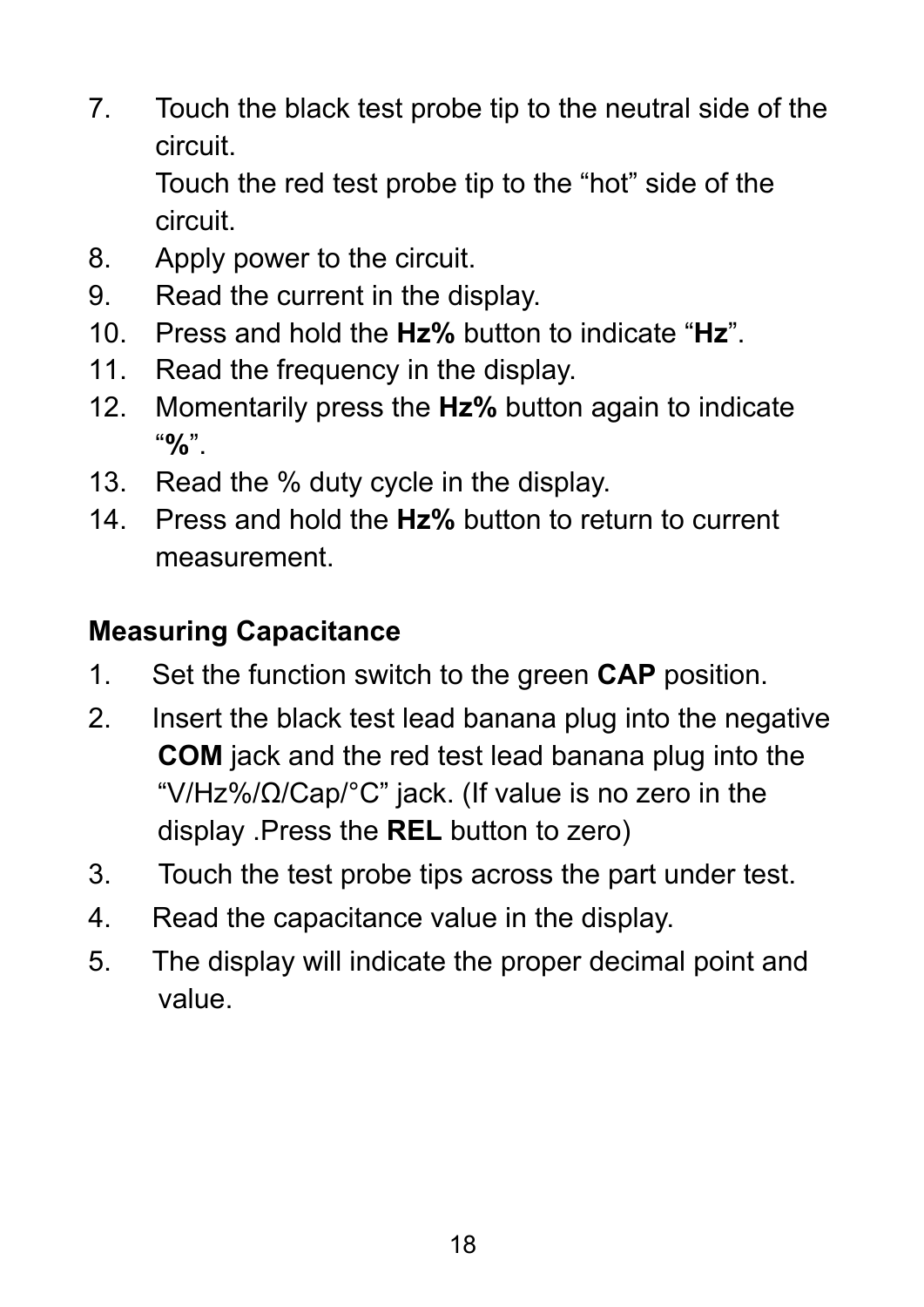## **Measuring Frequence**

- 1. Set the function switch to the Hz position.
- 2. Insert the black test lead banana plug into the negative (COM) jack
- 3. Insert the red test lead banana plug into the V/Hz%/Ω/Cap/°C jack.
- 4. Touch the test probe tips to the circuit under test.
- 5. Read the frequency in the display.
- 6. The digital reading will indicate the proper decimal point, symbols (Hz,kHz, MHz) and value.

## **Measuring Resistance**

- 1. Set the function switch to the green  $\Omega + \mathbf{r}$ position.
- 2. Insert the black test lead banana plug into the negative **COM** jack.

Insert the red test lead banana plug into the V/Hz%/Ω/Cap/°C jack.

- 3. Indicate "**OL**" "MΩ**"** on the display.
- 4. Touch the test probe tips across the circuit or part under test. It is best to disconnect one side of the part under test so the rest of the circuit will not interfere with the resistance reading.
- 5. Read the resistance in the display.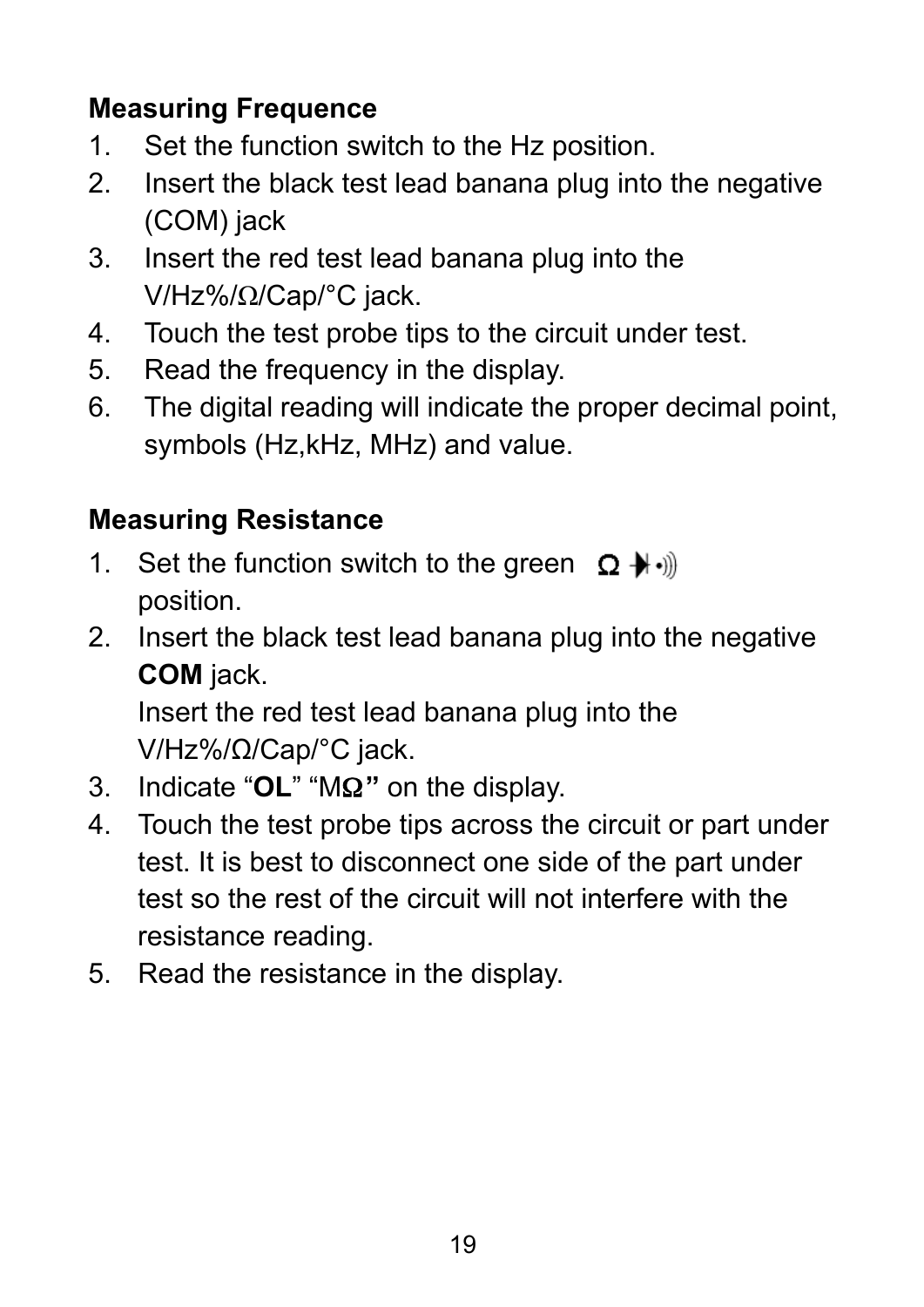## **Measuring Diode**

- 1. Set the function switch to the green  $\Omega \not\blacktriangleright \emptyset$  position.
- 2. Insert the black test lead banana plug into the negative **COM** jack and the red test lead banana plug into the V/Hz%/Ω/Cap/°C jack.
- 3. Press the **MODE** button to indicate " <sup>₩</sup> and "V" on the display.
- 4. Touch the test probes to the diode under test. Forward voltage will typically indicate 0.400 to 0.700V. Reverse voltage will indicate "**OL**". Shorted devices will indicate near 0V and an open device will indicate "**OL**" in both polarities.

## **Audible Continuity Test**

- 1. Set the function switch to the green  $\Omega$   $\mathbb{H}$   $\mathbb{I}$  position.
- 2. Insert the black lead banana plug into the negative **COM** jack.

Insert the red test lead banana plug into the V/Hz%/Ω/Cap/°C jack.

- 3. Press the **MODE** button to indicate" " and "**Ω"** on the display
- 4. Touch the test probe tips to the circuit or wire you wish to check.
- 5. If the resistance is less than approximately 50Ω, the audible signal will sound. If the circuit is open, the display will indicate "**OL**".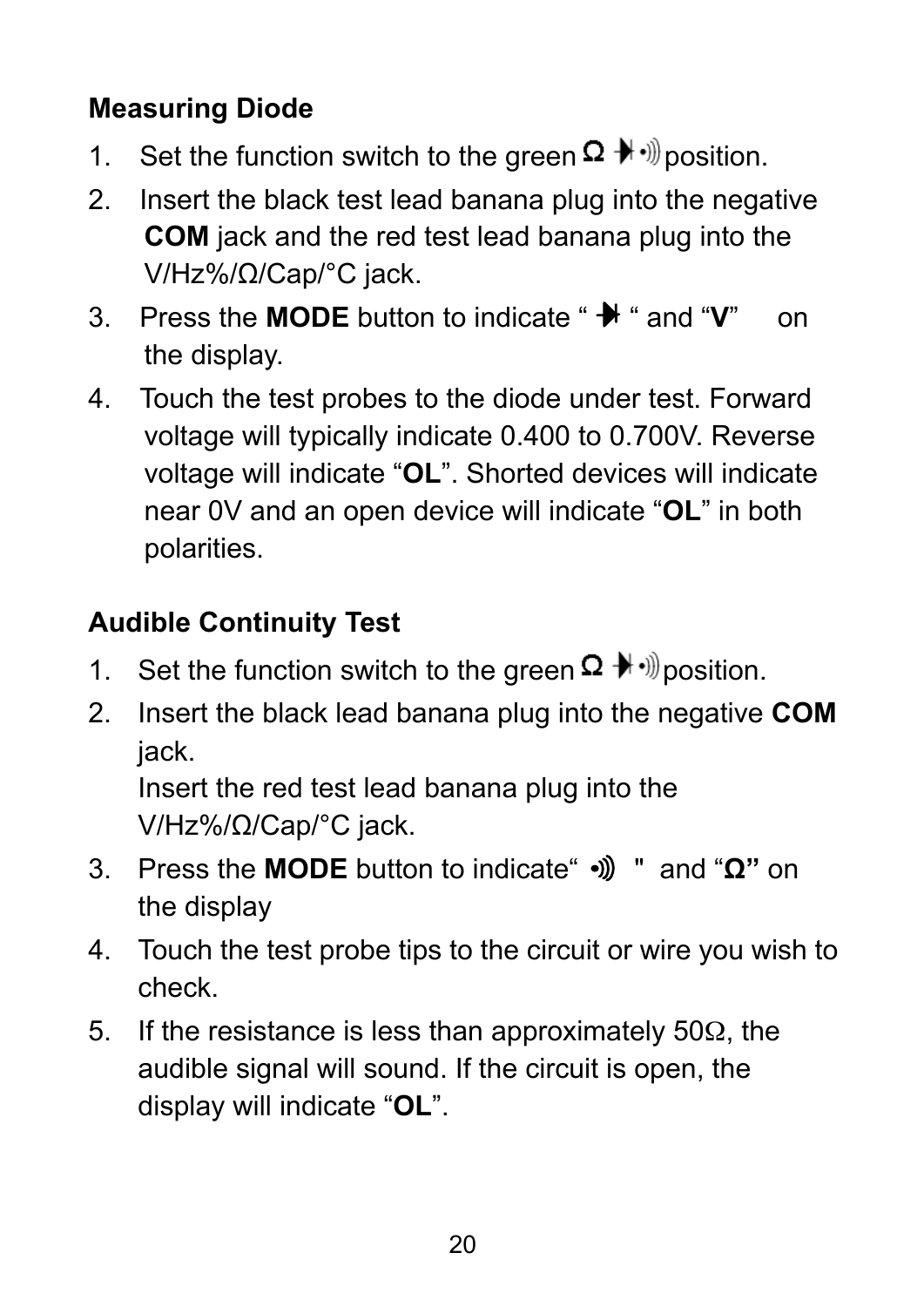## **Non-contact AC Voltage Test (NCV)**

- 1. Set the function switch to the ON position.
- 2. Remove the meter and face the NCV detector to ACV source.
- 3. If source votalge in 50-1000V the NCV indicate lamp will light.

## **7. MAINTENANCE**

## **Battery and Fuse Replacement**

If the sign "  $\begin{bmatrix} 1 & 1 \\ -\end{bmatrix}$ " appears on the LCD display, it indicates that the battery should be replaced. Remove screws on the back cover and open the case. Replace the exhausted battery with new batteries. (1 x 9V battery NEDA 1604, 6F22 or equivalent)

Fuse rarely need replacement and blow almost always as a result of the operator's error. Open the case as and replace the blown fuse with ratings specified.

## **Warning:**

Before attempting to open the case, be sure that test leads have been disconnected from measurement circuit to avoid electric shock hazard.

Replace fuse only with specified ratings:

Fuse1: F 10A / 600V fast blow.

Fuse2: F 500mA / 660V fast blow.